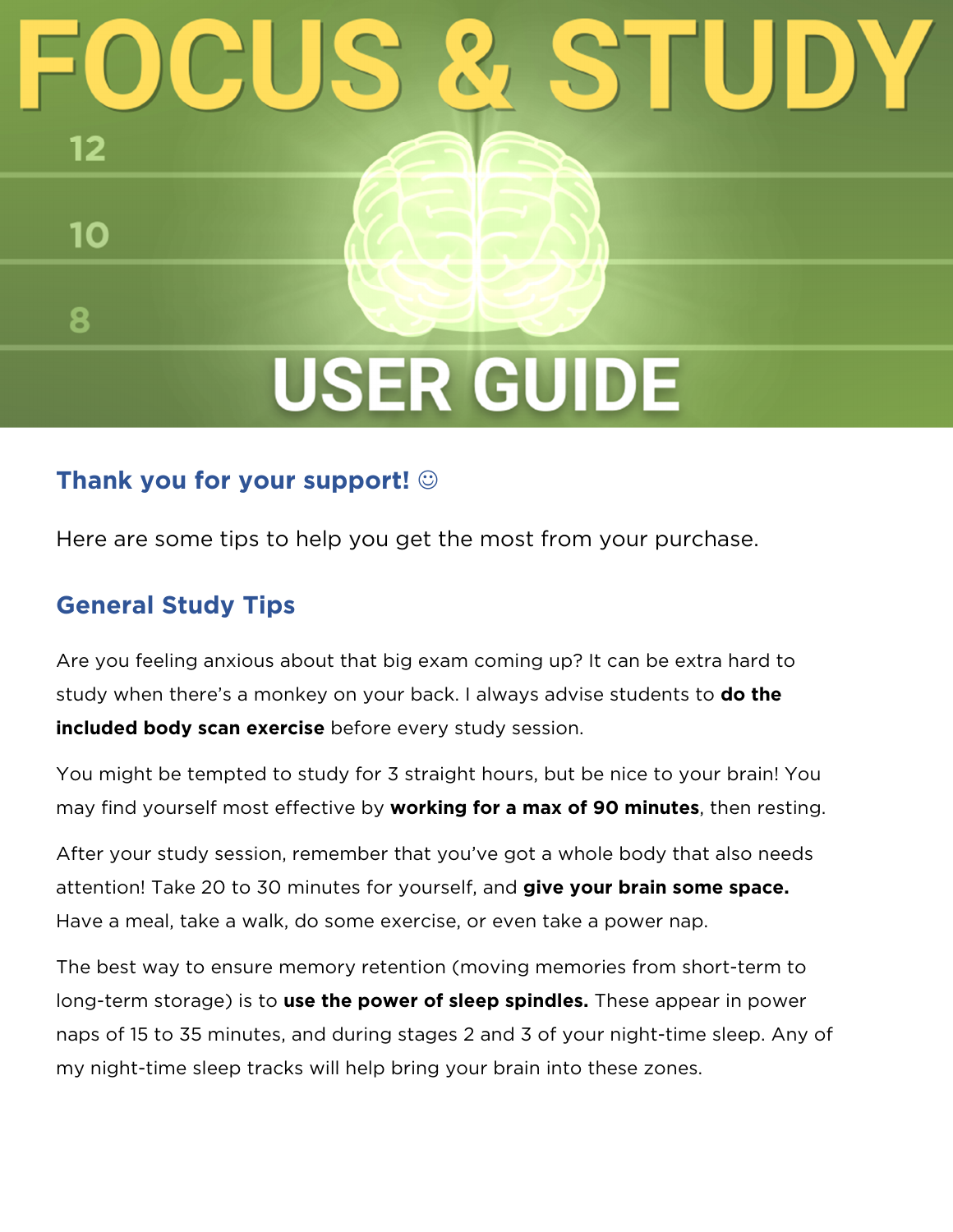# **FOCUS & STUDY USER GUIDE**

## **Listening Tips**

- 1. **You must wear headphones!** Binaural beats do NOT WORK without them. Listening with phone or tablet speakers will not produce the desired results.
- 2. **You can use any headphones (earbuds, earphones, etc.)**  Wired or wireless, expensive or cheap. It doesn't matter.
- 3. **Disable any audio filters** on your devices (effect modes, surround enhancers like Dolby and DTS, bass boost, etc.) as they will interfere with proper audio playback.
- 4. **Keep the volume low (20-40%).** It should be juuust loud enough to hear the pulsating sound. Cranking the volume up won't change your state any faster, and will only damage your hearing. The vocal prompts near the end of the study tracks should NOT be loud or scary! If they are, you have the volume too high.

## **Track List**

#### 1. **Body Scan Intro**

A short one-time listen, to help you get the most of the body scan exercise.

#### 2. **Body Scan Exercise – 17 minutes**

Simple but effective for helping your mind relax, getting oxygen deep into your body and dissolving those anxious feelings so you can focus on the task at hand.

#### 3. **Focused Studying (14 Hz to 10 Hz) – 30, 60 and 90 minutes**

Designed to keep you focused with a pattern that shifts regularly to help prevent brain boredom. Includes volume check and some pro tips at the end. The beats here are much quieter to ensure optimal volume balance with vocals.

#### 4. **Focused Studying (14 Hz to 10 Hz) – 3 tracks (beats only, no vocal prompts)**

For frequent users, I've included alternate versions of the study tracks without the volume check, 2-minute warning or alarm at the end.

#### 5. **Deep Focus (14 Hz to 8.1 Hz) - 30 and 60 minutes**

This track is designed to bring you as deep as possible while still staying within the aware Alpha range. You can use this any time you need to "just concentrate!"